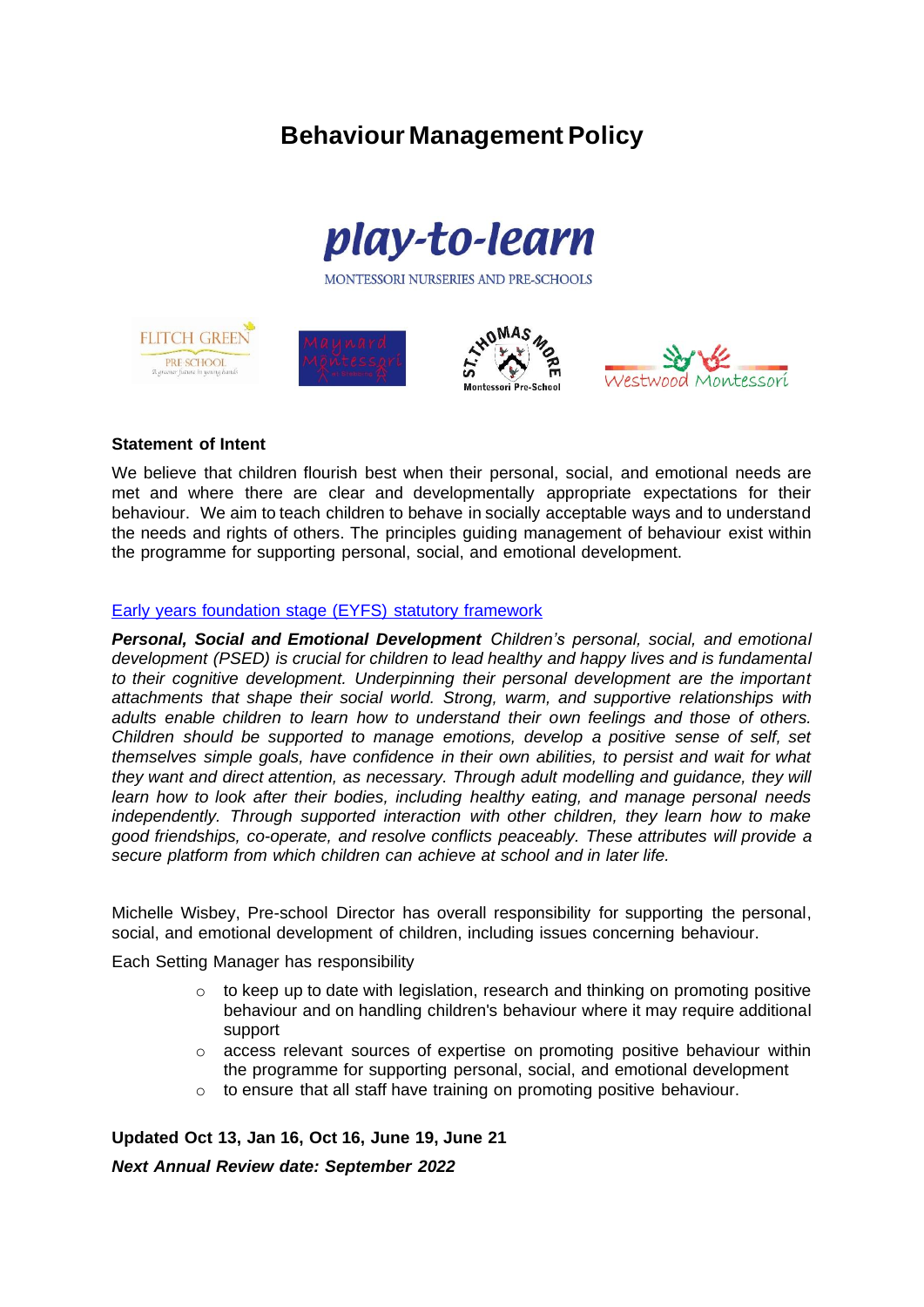## **Procedures**

- We recognise that codes for interacting with other people vary between cultures and require staff to be aware of - and respect - those used by the setting community.
- We require all staff, volunteers, and students to provide a positive model of behaviour by treating children, parents and one another with friendliness, care, and courtesy.
- We familiarise new staff and volunteers with the setting's behaviour policy and its guidelines for behaviour.
- We expect all members of our setting children, parents, staff, volunteers, and students to keep to the guidelines, requiring these to be applied consistently.
- We work in partnership with children's parents. Parents are regularly informed about their children's behaviour by their key person. We work with parents to address recurring inconsiderate behaviour, using our observation records to help us to understand the cause and to decide jointly how to respond appropriately.

## **Strategies with children who engage in inconsiderate behaviour**

- We require all staff, volunteers, and students to use positive strategies for handling any inconsiderate behaviour, by helping children find solutions in ways which are appropriate for the children's ages and stages of development. Such solutions might include, for example, acknowledgement of feelings, explanation as to what was not acceptable and supporting children to gain control of their feelings so that they can learn a more appropriate response.
- We ensure that there are enough popular toys and resources and sufficient activities available so that children are meaningfully occupied without the need for unnecessary conflict over sharing and waiting for turns.
- We acknowledge considerate behaviour such as kindness and willingness to share.
- We support each child in developing self-esteem, confidence, and feelings of competence.
- We support each child in developing a sense of belonging in our group, so that they feel valued and welcome.
- We avoid creating situations in which children receive adult attention only in return for inconsiderate behaviour.
- When children behave in inconsiderate ways, we help them to understand the outcomes of their action and support them in learning how to cope more appropriately.
- We never send children out of the room by themselves.
- We never use physical punishment, such as smacking or shaking. Children are never threatened with these.
- We do not use techniques intended to single out and humiliate individual children.
- We use physical restraint, such as holding, only to prevent physical injury to children or adults and/or serious damage to property.
- Details of such an event (what happened, what action was taken and by whom, and the names of witnesses) are brought to the attention of our setting leader and are recorded in the child's personal file. The child's parent is informed on the same day.
- In cases of serious misbehaviour, such as racial or other abuse, we make clear immediately the unacceptability of the behaviour and attitudes, by means of explanations rather than personal blame.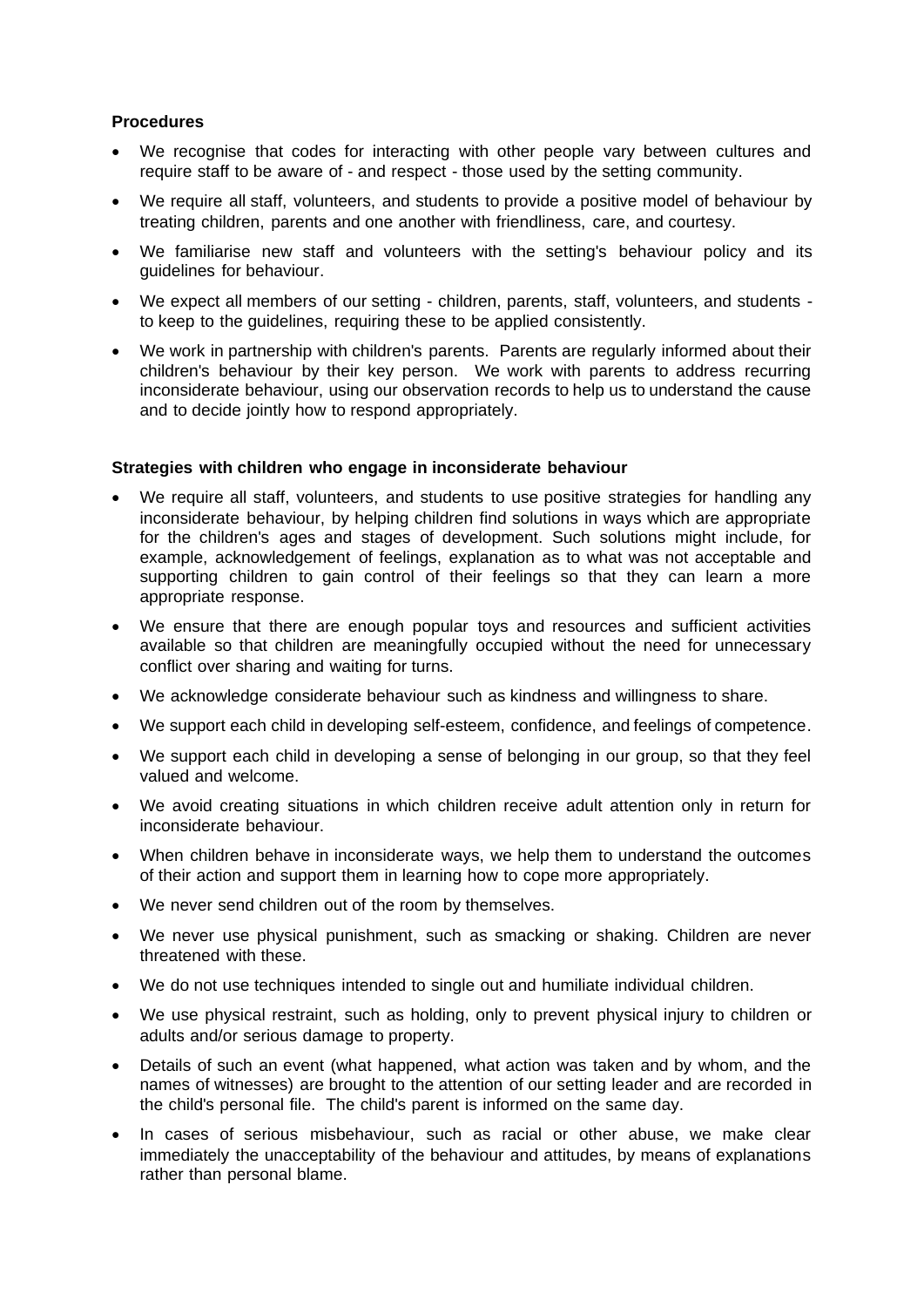• We do not shout or raise our voices in a threatening way to respond to children's inconsiderate behaviour.

### **Children under three years**

- When children under three behave in inconsiderate wavs we recognise that strategies for supporting them will need to be developmentally appropriate and differ from those for older children.
- We recognise that very young children are unable to regulate their own emotions, such as fear, anger, or distress, and require sensitive adults to help them do this.
- Common inconsiderate or hurtful behaviours of young children include tantrums, biting or fighting. Staff are calm and patient, offering comfort to intense emotions, helping children to manage their feelings and talk about them to help resolve issues and promote understanding.

## **Rough and tumble play, hurtful behaviour, and bullying**

Our procedure has been updated to provide additional focus on these kinds of inconsiderate behaviours.

## **Rough and tumble play and fantasy aggression**

Young children often engage in play that has aggressive themes - such as superhero and weapon play; some children appear pre-occupied with these themes, but their behaviour is not necessarily a precursor to hurtful behaviour or bullying, although it may be inconsiderate at times and may need addressing using strategies as above.

- We recognise that teasing and rough and tumble play are normal for young children and acceptable within limits. We regard these kinds of play as pro-social and not as problematic or 'aggressive'.
- We will develop strategies to contain play that are agreed with the children, and understood by them, with acceptable behavioural boundaries to ensure children are not hurt.
- We recognise that fantasy play also contains many violently dramatic strategies blowing up, shooting etc., and that themes often refer to 'goodies and baddies' and as such offer opportunities for us to explore concepts of right and wrong.
- We can tune in to the content of the play, perhaps to suggest alternative strategies for heroes and heroines, making the most of 'teachable moments' to encourage empathy and lateral thinking to explore alternative scenarios and strategies for conflict resolution.

#### **Hurtful behaviour**

We take hurtful behaviour very seriously. Most children under the age of five will at some stage hurt or say something hurtful to another child, especially if their emotions are high at the time, but it is not helpful to label this behaviour as 'bullying'.

For children under five, hurtful behaviour is momentary, spontaneous, and often without cognisance of the feelings of the person whom they have hurt.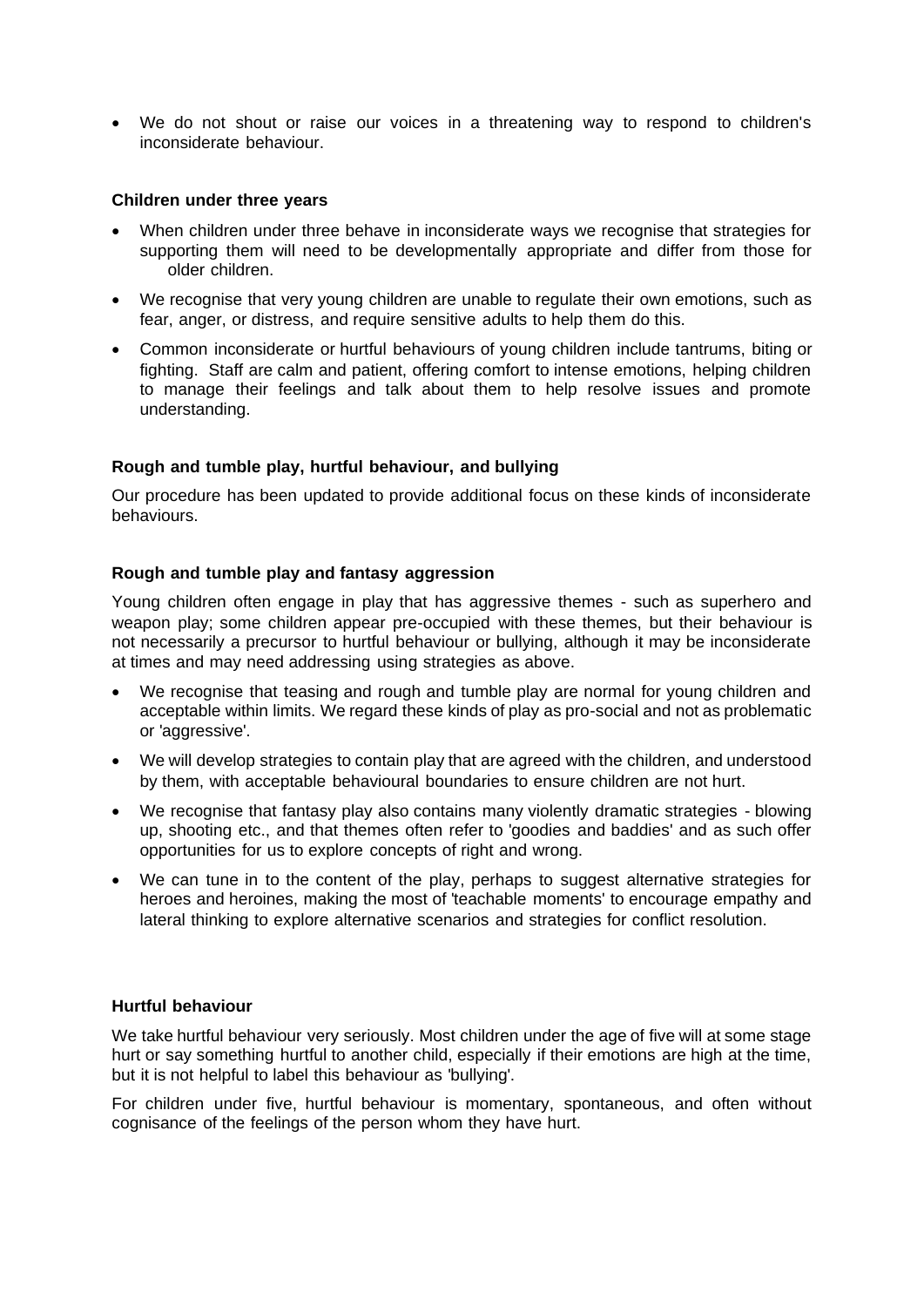- We recognise that young children behave in hurtful ways towards others because they have not yet developed the means to manage intense feelings that sometimes overwhelm them.
- We will help them manage these feelings as they have neither the biological means nor the cognitive means to do this for themselves
- We understand that self-management of intense emotions, especially of anger, happens when the brain has developed neurological systems to manage the physiological processes that take place when triggers activate responses of anger or fear.
- We help this process by offering support, calming the child who is angry as well as the one who has been hurt by the behaviour. By helping the child to return to a normal state, we are helping the brain to develop the physiological response system that will help the child be able to manage his or her own feelings.
- We do not engage in punitive responses to a young child's rage as that will have the opposite effect.
- Our way of responding to pre-verbal children is to calm them through holding and cuddling. Verbal children will also respond to cuddling to calm them down, but we offer them explanation and discuss the incident with them to their level of understanding.
- We recognise that young children require help in understanding the range of feelings experienced. We help children recognise their feelings by naming them and helping children to express them, making a connection verbally between the event and the feeling. 'Adam took your car, didn't he, and you were enjoying playing with it. You didn't like it when he took it, did you? It made you feel angry, didn't it, and you hit him'.
- We help young children learn to empathise with others, understanding that they have feelings too and that their actions impact on others' feelings. 'When you hit Adam, it hurt him, and he didn't like that, and it made him cry'.
- We help young children develop pro-social behaviour, such as resolving conflict over who has the toy. 'I can see you are feeling better now, and Adam isn't crying any more. Let's see if we can be friends and find another car, so you can both play with one.'
- We are aware that the same problem may happen over and over before skills such as sharing and turn-taking develop. For both the biological maturation and cognitive development to take place, children will need repeated experiences with problem solving, supported by patient adults and clear boundaries.
- We support social skills through modelling behaviour, through activities, drama and stories. We build self-esteem and confidence in children, recognising their emotional needs through close and committed relationships with them.
- We help a child to understand the effect that their hurtful behaviour has had on another child; we do not force children to say sorry but encourage this where they are genuinely sorry and wish to show this to the person they have hurt.
- When hurtful behaviour becomes problematic, we work with parents to identify the cause and find a solution together. The main reasons for very young children to engage in excessive hurtful behaviour are that:
	- they do not feel securely attached to someone who can interpret and meet their needs - this may be in the home, and it may also be in the setting.
	- their parent, or carer in the setting, does not have skills in responding appropriately, and consequently negative patterns are developing where hurtful behaviour is the only response the child has to express feelings of anger.